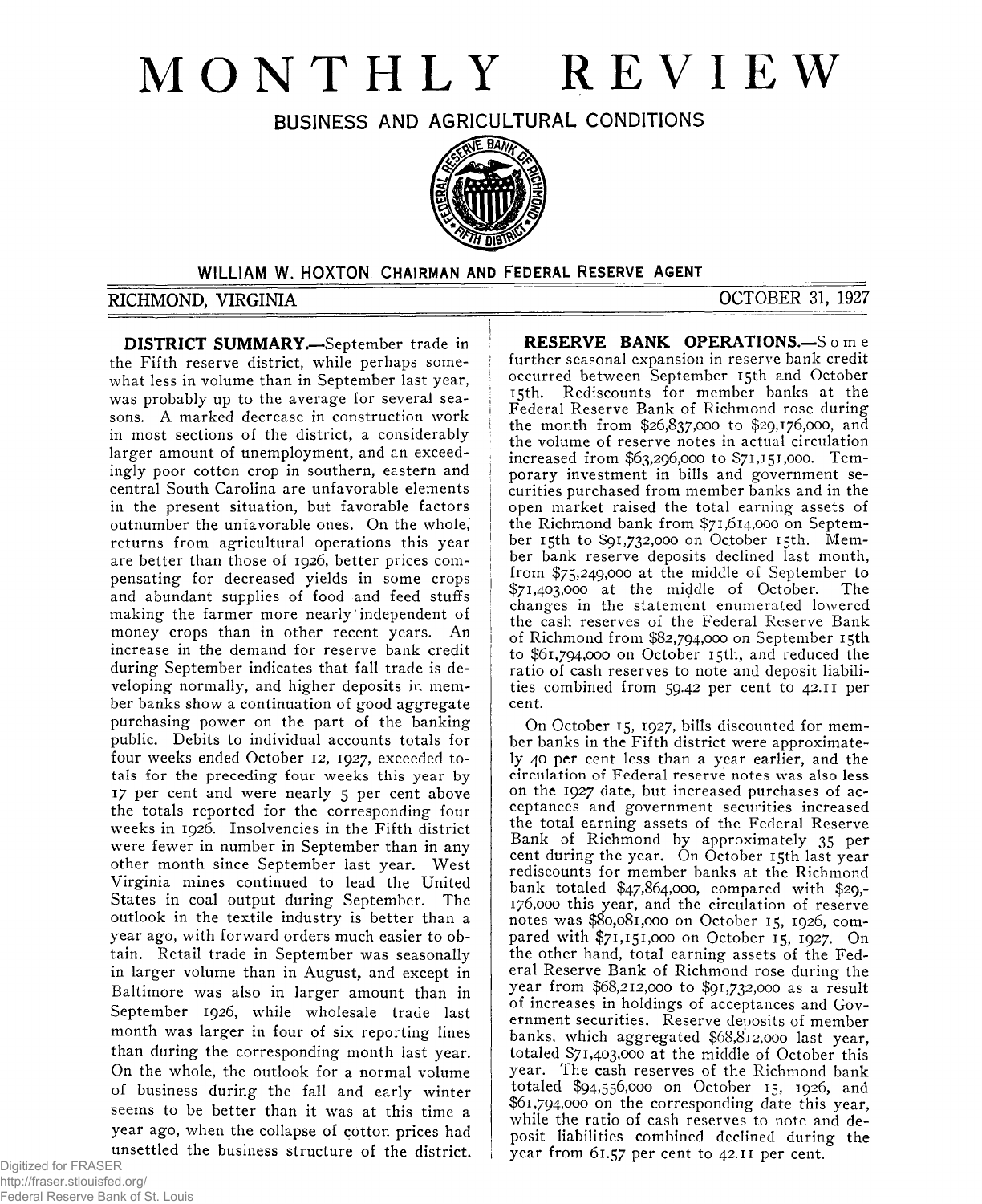### **CONDITION OF SIXTY-SEVEN REPORTING MEMBER BANKS IN SELECTED CITIES**

| <b>ITEMS</b>                                                                                                                             | Oct. 12, 1927 | Sept. 14, 1927 | Oct. 13, 1926 |
|------------------------------------------------------------------------------------------------------------------------------------------|---------------|----------------|---------------|
| Total Loans and Discounts (including all                                                                                                 |               |                |               |
| $\text{red} \text{iscounts}$ $\ldots$ $\ldots$ $\ldots$ $\ldots$ $\ldots$ $\ldots$ $\ldots$ $\ldots$ $\ldots$ $\ldots$ $\ldots$ $\ldots$ | 536,452,000   | \$528,853,000  | \$529,272,000 |
| Total Investments in Bonds and Securities                                                                                                | 170.257.000   | 162,765,000    | 139,294,000   |
| Reserve Balance with Federal Reserve                                                                                                     |               |                |               |
|                                                                                                                                          | 42,179,000    | 44,288,000     | 40,649,000    |
|                                                                                                                                          | 14.244.000    | 13,725,000     | 15,020,000    |
|                                                                                                                                          |               |                |               |
|                                                                                                                                          | 395,299,000   | 397,788,000    | 388,682,000   |
|                                                                                                                                          | 241,835,000   | 236,414,000    | 209,133,000   |
| Borrowed from Federal Reserve Bank                                                                                                       | 15.664.000    | 9.012.000      | 22,698,000    |
|                                                                                                                                          |               |                |               |

The accompanying table shows the principal items of condition of sixty-seven regularly reporting member banks as of three dates, October 12, 1927, September 14, 1927, and October 13, 1926, thus affording an opportunity for comparing the latest available figures with those of the corresponding dates a month and a year earlier. It should be understood that the figures in the table reflect conditions as of the report dates only, and are not necessarily the highest or lowest figures that occurred during the interval between the dates.

An expansion in loans of the sixty-seven reporting banks to customers totaling \$9,599,000 occurred between September 14th and October 15th, both this year, and the banks increased their investments in bonds and securities by  $\frac{6}{2}$ ,492,000 during the same period. A seasonal increase in the need for currency caused a rise of \$519,000 in cash in vaults, and time deposits rose \$5,421,000 during the month, but demand deposits declined \$2,489,000. These changes necessitated the acquisition of additional funds, which the reporting banks secured by reducing their reserves at the reserve bank by \$2,109,000 and increasing their rediscounts at the reserve bank by \$6,652,000.

In comparison with the items of condition reported on October 13, 1926, the figures for October 12, 1927, show an increase in loans to customers of \$7,180,000 and a gain in investments in bonds and securities of \$30,963,000 during the year. On the other hand, the reporting banks were borrowing \$7,034,000 less at the reserve bank on the 1927 date. Deposit figures show substantial gains during the year, demand deposits having risen \$6,617,000 and time deposits \$32,702,000. The increased deposits caused a rise of \$1,530,000 in reserve balances of the reporting banks at the reserve bank.

| DEBITS TO INDIVIDUAL ACCOUNTS |  |
|-------------------------------|--|
|                               |  |
|                               |  |

|               | TOTAL DEBITS DURING THE FOUR WEEKS ENDED |                    |                  |  |  |
|---------------|------------------------------------------|--------------------|------------------|--|--|
| <b>CITIES</b> | October 12, 1927                         | September 14, 1927 | October 13, 1926 |  |  |
|               | S<br>36,870,000                          | \$<br>28,469,000   | s<br>31,245,000  |  |  |
|               | 407,623,000                              | 356,764,000        | 376,970,000      |  |  |
|               | 29,456,000                               | 22,979,000         | 27,262,000       |  |  |
|               | 37,644,000                               | 33,311,000         | 33,709,000       |  |  |
|               | 56,596,000                               | 46,128,000         | 50,521,000       |  |  |
|               | 21,451,000                               | 20,083,000         | 21,732,000       |  |  |
|               | 8,482,000                                | 8,004,000          | 8,326,000        |  |  |
|               | 9,770,000                                | 8,840,000          | 9,216,000        |  |  |
|               | 34,934,000                               | 33,979,000         | 30,667,000       |  |  |
|               | 24,368,000                               | 19,311,000         | 23,584,000       |  |  |
|               | 26,948,000                               | 21,665,000         | 21.143,000       |  |  |
|               | 10,003,000                               | 8,994,000          | 10,110,000       |  |  |
|               | 22,376,000                               | 20,407,000         | 24,408,000       |  |  |
|               | 21,757,000                               | 15,852,000         | 20,548,000       |  |  |
|               | 9,246,000                                | 8,313,000          | 11,022,000       |  |  |
|               | 65,351,000                               | 56,459,000         | 76,350,000       |  |  |
|               | 21,255,000                               | 15,752,000         | 21,160,000       |  |  |
|               | 140,814,000                              | 129,790,000        | 145,336,000      |  |  |
|               | 29,398,000                               | 25,293,000         | 27,370,000       |  |  |
|               | 14,174,000                               | 11.232.000         | 13,170,000       |  |  |
|               | 228,282,000                              | 191,281,000        | 222,219,000      |  |  |
|               | 20.874,000                               | 15,242,000         | 22,258,000       |  |  |
|               | 47,768,000                               | 34,083,000         | 37,905,000       |  |  |
|               | \$1,325,440,000                          | \$1,132,231,000    | \$1,266,231,000  |  |  |
|               |                                          |                    |                  |  |  |

Aggregate debits to individual, firm and corporation accounts in twenty-three leading cities in the Fifth reserve district amounted to \$1,325,440,000 during the four weeks ended October 12, 1927, an increase of 17.1 per cent over \$1,132,231,000 reported for the preceding four weeks ended September 14th. All of the twenty-three cities reported higher figures for the more recent period. The gains were seasonal, and were due to quarterly payments around October 1st, to increased marketing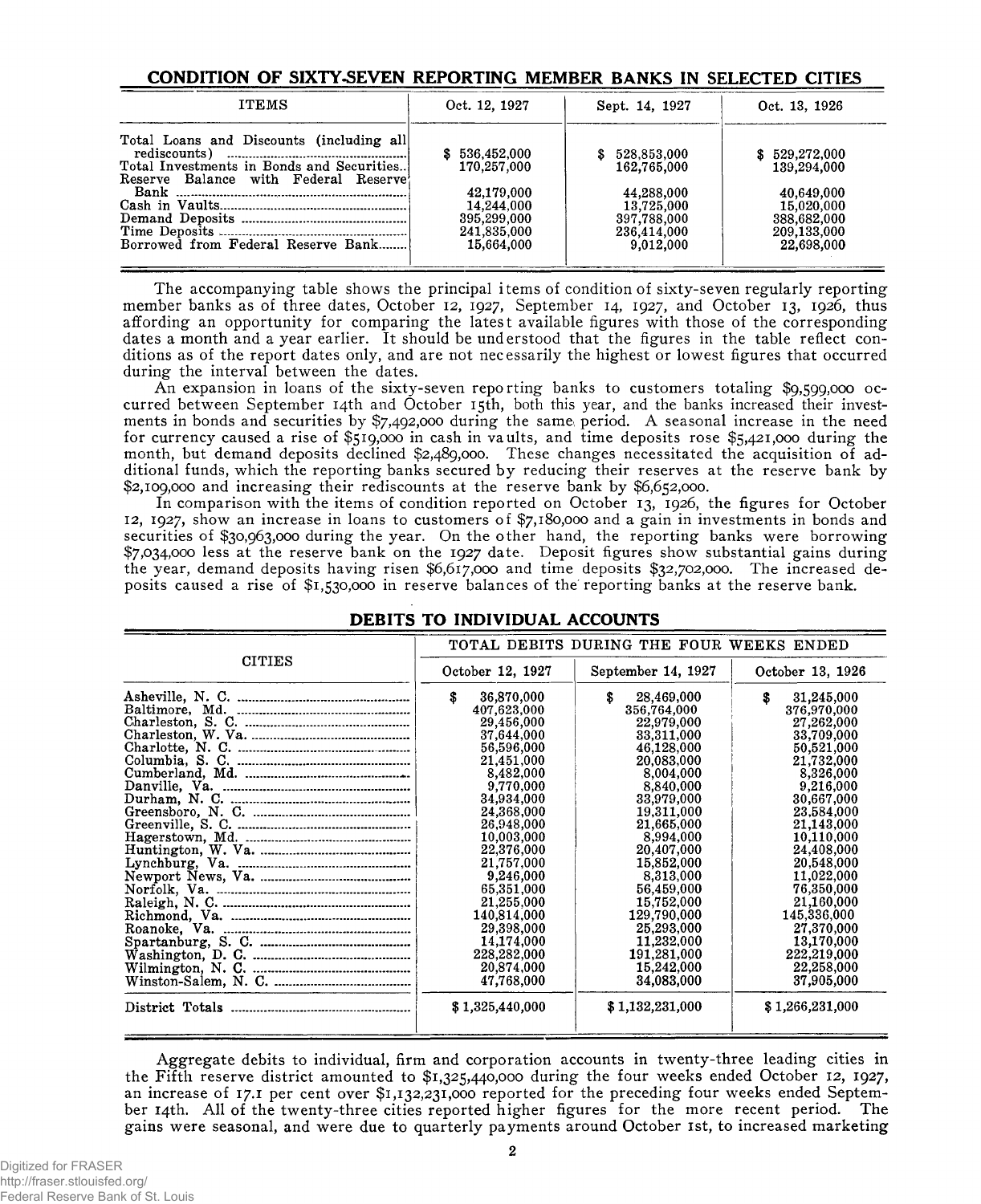of tobacco and cotton, to the growth of fall retail trade, and to the fact that the more recent period under review contained one more business day than the earlier period.

Debits totaling \$1,325,440,000 during the four weeks ended October 12, 1927, exceeded the total of \$1,266,231,000 reported for the corresponding period ended October 13, 1926, by \$59,209,000, or 4.7 per cent. Sixteen of the twenty-three cities reported higher figures this year, while seven cities reported lower totals. Among the larger centers Baltimore, Washington, Charlotte and Winston-Salem figures exceeded those of the corresponding period last year, but Richmond and Norfolk figures were lower this year.

**SAVINGS DEPOSITS**—Total deposits in thirteen mutual savings banks in Baltimore at the end of September this year amounted to \$169,873,170, compared with \$168,271,415 on deposit at the end of August this year and \$156,201,833 at the end of September 1926. The amount on deposit on September 30th was the highest on record. On October 12th this year, sixty-seven regularly reporting member banks in leading cities of the Fifth district had time deposits aggregating \$241,835,000, compared with \$236,414,000 on September 14th this year and \$209,133,000 on October 13th last year.

**BUSINESS FAILURES**—The month of September, which closed the third quarter, was marked by a furter contraction in the business mortality, in keeping with the seasonal trend. That month usually has the lowest commercial death rate, and the latest returns show 1,573 failures in the United States, with liabilities of \$32,786,125. In both instances, these totals represent the minimums for the present year, and disclose a numerical decrease of 7.9 per cent from the 1,708 defaults of August and a reduction of about 16.3 per cent from the \$39,195,953 of indebtedness reported to R. G. Dun and Co. for that month. When comparison is made with the high points for this year—namely, the 2,465 insolvencies of last January and the \$57,890,905 of March—declines of fully 36 per cent in number of failures and 45 per cent in amount of liabilities are revealed. On the other hand, both the number of failures and the total of liabilities were larger in September this year than in September 1926, when there were 1,437 insolvencies with liabilities totaling \$29,898,817.

In the Fifth reserve district, September 1927 bankruptcies numbered 104, with aggregate liabilities of \$3,740,473, compared with 85 failures and liabilities totaling \$1,604,500 reported for September last year, but the number of insolvencies last month was the lowest in the district for any month since the corresponding month a year ago. September's liabilities exceeded those of August, June, March and January.

**LABOR**—Labor conditions continue unsatisfactory in the Fifth reserve district, but unemployment did not broaden beyond seasonal expectations during the past month. In Baltimore many workers in building and automobile trades are idle, and in Richmond the American Locomotive Company is still shut down, a number of garage men are idle, railroad shop workers are mostly on part time, and several other less important industries are either closed or running part time. In Newport News the ship yard is using only a part of its full quota of employees. The tobacco and textile industries are both operating full time, and coal mines in West Virginia are seasonally busy. There is some shortage of farm and dairy workers, and in the women's division there is a scarcity of domestic servants. It is interesting to note that practically all unemployment is among men workers, about the only idle women being among clerical and stenographic help. Recent surveys by Federal agencies appear to indicate prospects for improvement in employment conditions in the near future.

**COAL**—The total production of soft coal in the month of September amounted to 41,950,000 net tons, as against 41,705,000 tons in August. The average daily rate of output in September was 1,- 652,000 tons, an increase of 6.9 per cent over the August rate. In September 1926 production of soft coal totaled 48,976,000 net tons, only about 14 per cent more than production in September this year when output was restricted by the strike in the central competitive field. West Virginia continues a production of approximately three and a quarter million tons per week, with Pennsylvania ranking second and Kentucky third, the last named exceeding Illinois because of the strike in that state. Retail coal prices have not advanced materially since August, when the first fall increase was put into effect. All retail yards have full stocks and fill orders promptly. Mild weather to the middle of October retarded the coal business.

**TEXTILES**—The textile mills of the Fifth reserve district continue full time operations, but the unfilled orders have recently declined somewhat and buyers, have again adopted a cautious attitude. Fifth district mills consumed 270,050 bales of cotton in September, of which North Carolina mills used 145,163 bales, South Carolina mills 112,717 bales, and Virginia mills 12,170 bales. September consumption figures in the district exceeded 261,638 bales used in August and 240,748 bales consumed in September last year.

**COTTON**—Influenced by numerous, and in some cases conflicting, private and official reports on the condition of the cotton crop, cotton prices fluctuated nervously during the past month, the up and down movements resulting in a decline of approximately a cent a pound between the middle of September and the middle of October. In our *Review* last month we quoted the average price paid on Carolina markets for upland short staple cotton as 21.41 cents per pound for the week ended Sep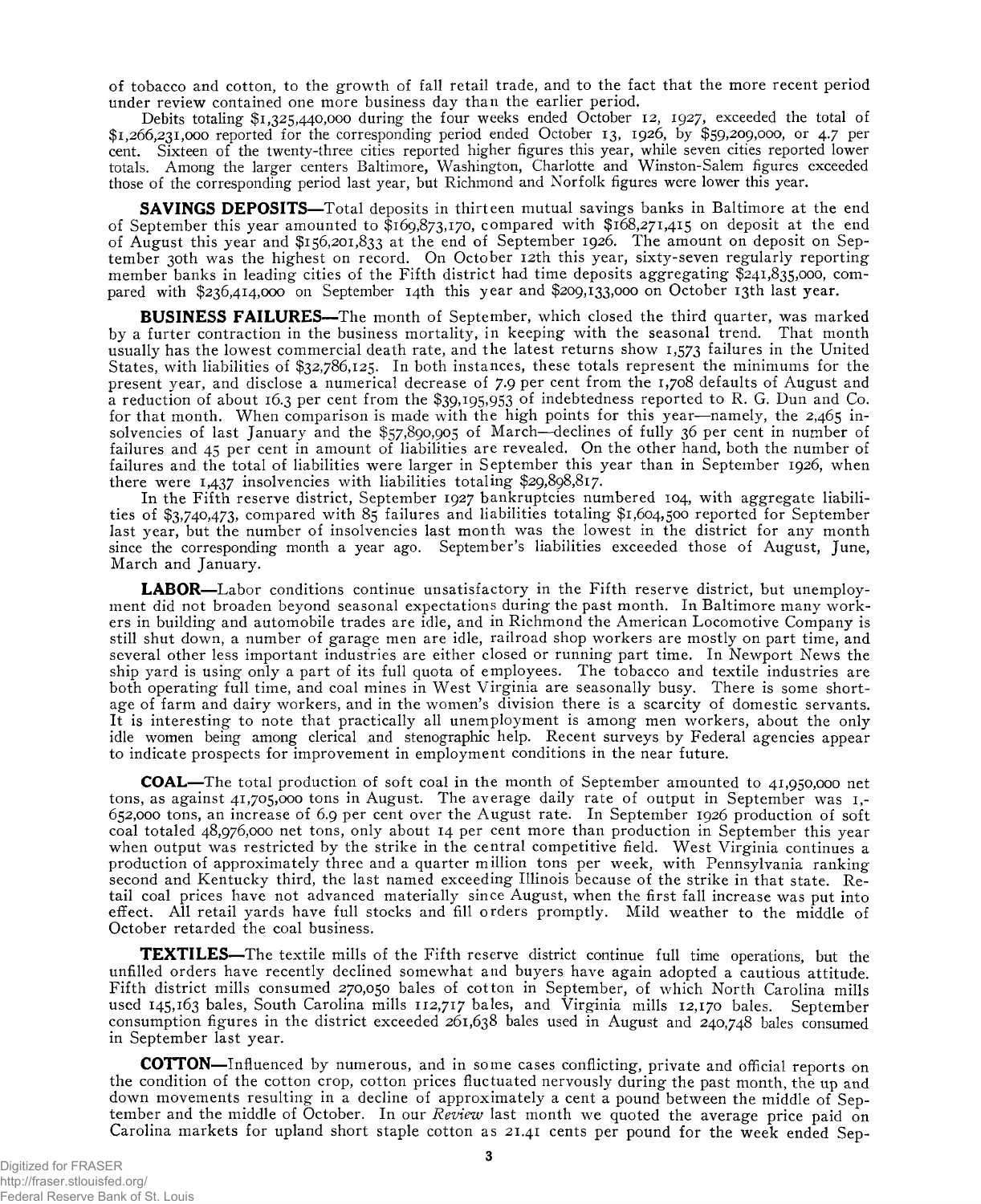tember 17th. The following week, ended September 24th, the average price paid the growers declined to 20.36 cents, but the average rose again to 21.20 cents for the week ended October 1st. The week ended October 8th witnessed another drop to 20.86 cents, and during the second week in October the average further declined to 20.47 cents, slightly more than 2 cents, or \$10 a bale, below the highest weekly average of the present season, the week ended September 10th, when the price reached 22.56 cents per pound.

The third condition report of the year, issued by the Department of Agriculture on October 8th, reduced the September 8th estimate by 14,000 bales. The probable yield for this year was estimated as 12,678,000 bales, compared with 17,977,374 bales grown in 1926. The estimate for this year was considerably lower than the trade expected, and temporarily stimulated a rise in cotton prices, but the gain was not maintained, the price settling back during the week following the report.

The Bureau of the Census ginning report to October 1st showed 5,945,167 running bales ginned prior to that date this year, compared with 5,643,139 bales ginned to the same date in 1926 and  $7,$ -126,248 bales ginned before October 1st in 1925. The cotton crop matured very late last year, which doubtless accounts for the larger ginning figures this year.

Cotton consumption in American mills in September totaled 627,321 bales, according to the report of the Bureau of the Census made public on October 14th. This figure shows a slight decline from 633,434 bales consumed during the longer month of August this year, but is approximately 10 per cent above 570,270 bales consumed in September 1926. Total consumption during the two months of the present cotton year amounted to 1,260,755 bales, compared with 1,070,823 bales consumed during the two months ended September 30, 1926. Cotton on hand at manufacturing establishments on September 30th this year totaled 1,118,776 bales, compared with 1,122,059 bales held on August 31st this year and 936,441 bales held on September 30th last year. Bales in public warehouses and compresses numbered 3,964,680 at the end of September, 2,172,945 at the end of August, and 3,287,285 on September 30, 1926. Exports of cotton totaled 631,041 bales in September, compared with 340,311 bales sent abroad in August this year and 794,584 bales in September 1926. Imports last month totaled 28,346 bales, compared with 28,041 bales imported in August this year and 10,007 bales in September last year. Consumption of cotton in the growing states totaled 462,213 bales in September, compared with 411,213 bales used in September last year. Last month's consumption in the cotton growing states amounted to 73.68 per cent of National consumption, compared with 72.10 per cent of National consumption used in the cotton growing states in September last year.

Prospects for this year's cotton crop deteriorated in the two Carolinas in September, but Virginia prospects remained unchanged. The Department of Agriculture's forecast of production for North Carolina dropped from 911,000 bales on September 1st to 845,000 bales on October 1st. Practically all bolls that will open were mature by October 1st, the weevil having checked the development of a top and middle crop. The weevil infestation this season is the worst on record for North Carolina, and in addition to killing many bolls, they have damaged the locks of many other bolls. In South Carolina a crop of 750,000 bales is forecast on the basis of the October 1st condition. This decline of 34,000 bales from the September 1st estimate was due mostly to dry weather in the Piedmont counties during September. The Virginia crop is estimated to be 37,000 bales. There was little change in the condition of the cotton in Virginia during September. Weather conditions on the whole were favorable, and the crop made progress, but much of it is still late and will require several weeks of growing weather before all bolls mature. The weevil has appeared in the southern part of the counties bordering on North Carolina, but the damage from this pest has not been great.

**TOBACCO**—SOUTH CAROLINA'S tobacco crop of approximately 74,000,000 pounds has been nearly all sold at good prices, the crop bringing considerably larger returns than in 1926.

NORTH CAROLINA, with a production of 417,648,000 pounds, has the second largest tobacco crop on record for that state, but prices are considerably lower this year and the crop will probably return less to the growers than they realized for a smaller crop in 1926. North Carolina auction markets sold 108,684,096 pounds of producers' tobacco in September, at an average of \$16.31 per hundred pounds, compared with 72,859,038 pounds sold for an average of \$24.80 in September 1926. Wilson led in September sales with 20,589,102 pounds, but Windsor led in price, selling 691,676 pounds for \$19.88 per hundred.

VIRG IN IA tobacco markets opened on October 3rd and receipts were heavy during the first week, but prices were lower than the growers had expected. The October 1st forecast for the Virginia crop is 124,662,000 pounds. Leaf spot and wild fire reduced the estimate about 7,000,000 pounds under the forecast made a month earlier. The flue-cured crop is yielding well and the quality is unusually good. The fire-cured crop, owing to an acreage reduction, is expected to be about 25 per cent less than the 1926 crop. Sun-cured tobacco yielded well and cured nicely, and is reported to be of good quality. The burley crop will be less than in 1926, due to unfavorable weather in Southwest Virginia.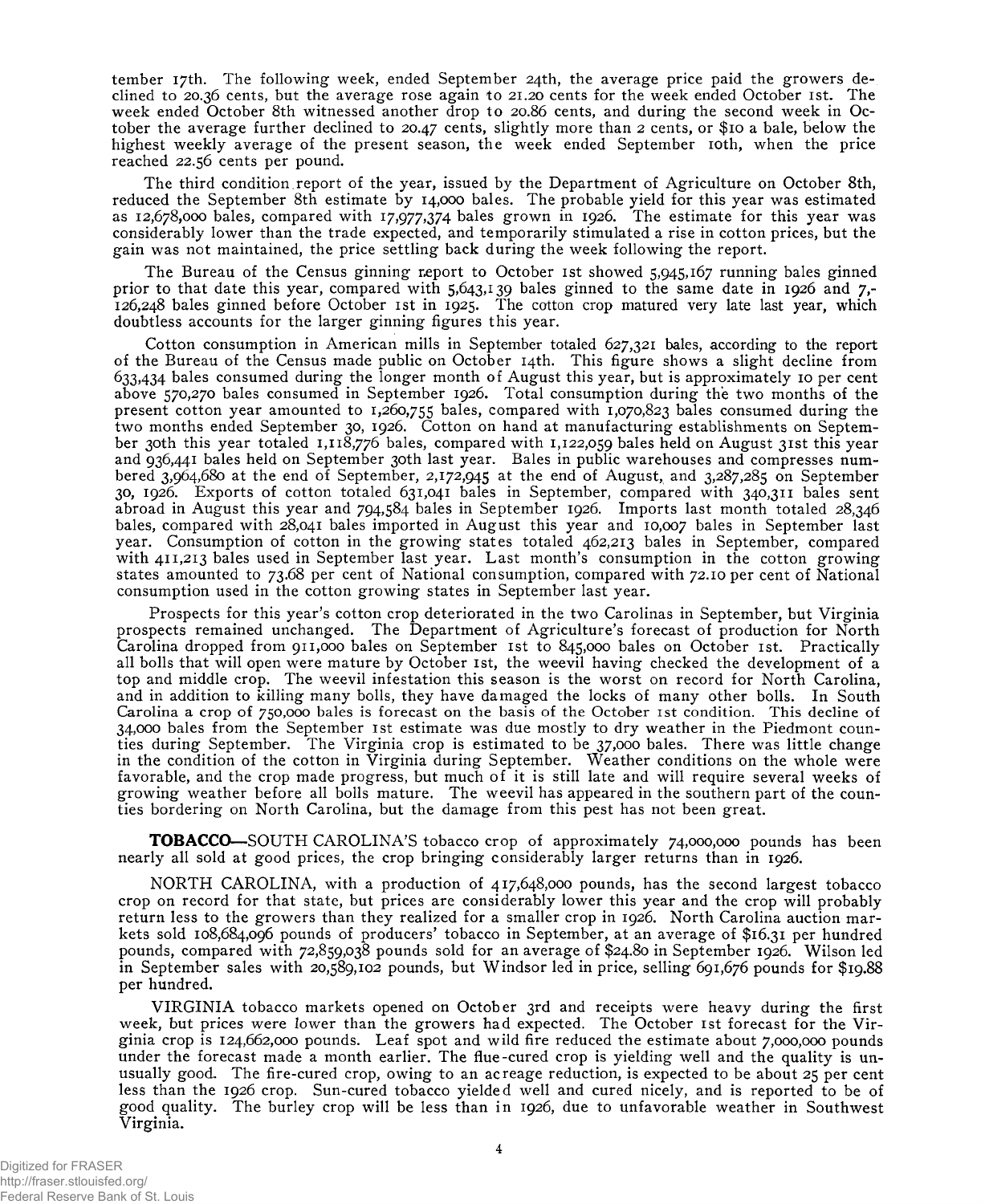|                                                                                                                                                                                | <b>CITIES</b>                                                                                                                                                                                                                                                                                                                                                                                                                                                                                                                                                          |                                                                                                                                                                                          | Permits Issued<br>Repairs<br>New                                                                                                                                            |                                                                                                                                                                        | <b>New Construction</b>                                                                                                                                                            |                                                                                                                                                                                                                                                                                                                   | <b>Alterations</b>                                                                                                                                                                                                                                                                                                 |                                                                                                                                                                                                                                                                                                      | Increase or<br>Decrease<br>of                                                                                                                                                                                                                                                    | Per Cent<br>οf<br>Increase                                                                                                                                                                                                                                                                                         |                                                                                                                                                                                                                                                                                |                                                                                                                                                                                                      |
|--------------------------------------------------------------------------------------------------------------------------------------------------------------------------------|------------------------------------------------------------------------------------------------------------------------------------------------------------------------------------------------------------------------------------------------------------------------------------------------------------------------------------------------------------------------------------------------------------------------------------------------------------------------------------------------------------------------------------------------------------------------|------------------------------------------------------------------------------------------------------------------------------------------------------------------------------------------|-----------------------------------------------------------------------------------------------------------------------------------------------------------------------------|------------------------------------------------------------------------------------------------------------------------------------------------------------------------|------------------------------------------------------------------------------------------------------------------------------------------------------------------------------------|-------------------------------------------------------------------------------------------------------------------------------------------------------------------------------------------------------------------------------------------------------------------------------------------------------------------|--------------------------------------------------------------------------------------------------------------------------------------------------------------------------------------------------------------------------------------------------------------------------------------------------------------------|------------------------------------------------------------------------------------------------------------------------------------------------------------------------------------------------------------------------------------------------------------------------------------------------------|----------------------------------------------------------------------------------------------------------------------------------------------------------------------------------------------------------------------------------------------------------------------------------|--------------------------------------------------------------------------------------------------------------------------------------------------------------------------------------------------------------------------------------------------------------------------------------------------------------------|--------------------------------------------------------------------------------------------------------------------------------------------------------------------------------------------------------------------------------------------------------------------------------|------------------------------------------------------------------------------------------------------------------------------------------------------------------------------------------------------|
| غ<br>گ                                                                                                                                                                         |                                                                                                                                                                                                                                                                                                                                                                                                                                                                                                                                                                        | 1927                                                                                                                                                                                     | 1926                                                                                                                                                                        | 1927                                                                                                                                                                   | 1926                                                                                                                                                                               | 1927                                                                                                                                                                                                                                                                                                              | 1926                                                                                                                                                                                                                                                                                                               | 1927                                                                                                                                                                                                                                                                                                 | 1926                                                                                                                                                                                                                                                                             | Total<br>Valuation                                                                                                                                                                                                                                                                                                 | or<br>Decrease                                                                                                                                                                                                                                                                 | <u>ہ</u>                                                                                                                                                                                             |
| 1<br>$\overline{2}$<br>3<br>4<br>5<br>6<br>7<br>8<br>9<br>10<br>11<br>12<br>13<br>14<br>15<br>16<br>17<br>18<br>19<br>20<br>21<br>22<br>23<br>24<br>25<br>26<br>27<br>28<br>29 | Baltimore, Md<br>Cumberland, Md<br>Frederick, Md<br>Hagerstown, Md<br>Danville Va<br>Lynchburg, Va<br>Norfolk, Va.<br>Petersburg, Va.<br>Richmond, Va.<br>Roanoke, Va.<br>Bluefield, W. Va<br>Charleston, W. Va.<br>Clarksburg, W. Va<br>Huntington, W.Va.<br>Parkersburg, W.Va<br>Asheville, N. C.<br>Charlotte, N. C.<br>Durham, N. C<br>Greensboro, N.C.<br>High Point, N.C<br>Raleigh, N. C<br>Salisbury, N. C.<br>Wilmington, N. C.<br>Winston-Salem, N. C.<br>Charleston, S. C<br>Columbia, S. C.<br>Greenville, S. C<br>Spartanburg, S. C.<br>Washington, D. C. | 714<br>19<br>5<br>17<br>20<br>18<br>62<br>$\overline{2}$<br>108<br>63<br>13<br>41<br>34<br>49<br>38<br>30<br>66<br>58<br>54<br>58<br>33<br>12<br>8<br>123<br>20<br>24<br>14<br>23<br>212 | 581<br>32<br>4<br>33<br>12<br>39<br>67<br>5<br>144<br>108<br>19<br>40<br>22<br>51<br>36<br>67<br>53<br>42<br>61<br>76<br>38<br>11<br>10<br>86<br>30<br>11<br>9<br>31<br>396 | 939<br>51<br>0<br>11<br>16<br>42<br>70<br>6<br>69<br>38<br>3<br>26<br>16<br>2<br>12<br>45<br>22<br>*3<br>66<br>6<br>13<br>6<br>11<br>71<br>27<br>64<br>42<br>14<br>481 | 1,117<br>10<br>5<br>3<br>17<br>36<br>70<br>4<br>110<br>34<br>5<br>7<br>5<br>3<br>2<br>51<br>13<br>4<br>32<br>17<br>17<br>8<br>9<br>70<br>25 <sup>2</sup><br>381<br>57<br>17<br>497 | \$1,768,500<br>21.730<br>13,675<br>17,685<br>60,824<br>72,350<br>73,962<br>3,000<br>735,244<br>289,663<br>31.820<br>109,547<br>33,804<br>100,250<br>118,925<br>409.935<br>509,705<br>307,425<br>161,345<br>215,035<br>320.535<br>32,925<br>18,800<br>531.182<br>86,339<br>76,500<br>49,200<br>53.645<br>1,534,030 | \$3,863,016<br>64,862<br>20,060<br>60.160<br>6,760<br>69.207<br>129,141<br>31.600<br>378,448<br>228,325<br>54,670<br>73,698<br>47,235<br>57,298<br>60.620<br>2,617,984<br>626,450<br>237,320<br>335,458<br>258,575<br>208,186<br>43,225<br>76,000<br>757,390<br>29,945<br>52,125<br>55,200<br>160.125<br>4,216,780 | \$<br>$494,600 \, \vert \, \$$<br>3,240<br>0<br>4.225<br>3,940<br>21,372<br>36,650<br>2,568<br>54,170<br>10.366<br>4.050<br>9.840<br>14,500<br>1,500<br>4,850<br>21.750<br>35,640<br>4,725<br>44,764<br>2,500<br>4.400<br>6,400<br>8,500<br>38,475<br>33,885<br>25,495<br>32,060<br>1.700<br>240.190 | 568,860<br>7,850<br>5,400<br>1.400<br>8,265<br>22,723<br>39,610<br>1,095<br>76,563<br>6,995<br>4.012<br>9,725<br>1,950<br>500<br>1,000<br>32,460<br>12,975<br>4.350<br>43,843<br>13,275<br>43,279<br>2,105<br>10,400<br>22,185<br>17,695<br>10,145<br>26,445<br>4,235<br>533,430 | $$ -2,168,776$<br>47.742<br>11,785<br>39,650<br>49,739<br>1.792<br>$58,139$ –<br>27,127<br>334,403<br>64.709<br>22,812<br>35,964<br>881<br>43.952<br>62,155<br>$-2,218,759$<br>94,080<br>70,480<br>173,192<br>54,315<br>73,470<br>6,005<br>59,100<br>209,918<br>72,584<br>39,725<br>385<br>109.015<br>$-2,975,990$ | $-48.9\%$<br>$-65.7$<br>$-46.3$<br>64.4<br>$\overline{\phantom{0}}$<br>331.0<br>1.9<br>34.5<br>83.0<br>73.5<br>27.5<br>38.9<br>43.1<br>1.8<br>76.0<br>100.9<br>83.7<br>14.7<br>29.2<br>45.7<br>20.0<br>29.2<br>13.2<br>68.4<br>26.9<br>152.4<br>63.8<br>0.5<br>66.3<br>$-62.6$ | 1<br>$\overline{2}$<br>3<br>4<br>5<br>6<br>7<br>8<br>9<br>10<br>11<br>12<br>$\overline{13}$<br>14<br>15<br>16<br>17<br>18<br>19<br>20<br>21<br>22<br>23<br>24<br>$\bar{25}$<br>26<br>27<br> 28<br>29 |
|                                                                                                                                                                                | <b>Totals</b>                                                                                                                                                                                                                                                                                                                                                                                                                                                                                                                                                          | 1,938                                                                                                                                                                                    | 2,114                                                                                                                                                                       | 2,126                                                                                                                                                                  |                                                                                                                                                                                    | 2,283 \$7,757,580                                                                                                                                                                                                                                                                                                 | \$14,819,863                                                                                                                                                                                                                                                                                                       | \$1,166,355                                                                                                                                                                                                                                                                                          | \$1,532,770                                                                                                                                                                                                                                                                      | \$7,428,698                                                                                                                                                                                                                                                                                                        | $-45.4\%$                                                                                                                                                                                                                                                                      |                                                                                                                                                                                                      |

### **BUILDING OPERATIONS FOR THE MONTHS OF SEPTEMBER 1927 AND 1926.**

— Denotes decrease.

NOTE— The figures in the above table reflect the amount of work provided for in the corporation limits of the several cities, but take no account of suburban developments.

The aggregate value of building permits for new construction issued in twenty-nine Fifth district cities in September totaled \$7,757,580, the lowest figure reported for any month since January of this year. Last month 1,938 permits for new work were issued, valued as above at \$7,757,580, compared with 2,114 permits, valued at \$14,819,863, for new work issued in September 1926. Repair and alteration permits numbering 2,126 were issued in September this year, with estimated valuation of \$1,166,355, compared with 2,283 permits valued at \$1,532,770 issued during the corresponding month last year. Total valuation figures last month for all classes of work amounted to \$8,923,935, a decrease of \$7,428,698, or 45.4 per cent, below the total of \$16,352,633 of September 1926. Last month was the twelfth consecutive month in which the volume of work provided for was less than the volume provided for during the corresponding month of the preceding year. Among the larger cities of the district, Richmond showed an increase in September figures over those of September last year, but Baltimore, Norfolk, Charlotte, Winston-Salem and Washington reported lower 1927 totals. Baltimore reported a material increase in the number of permits last month over September 1926 but residential construction made up the bulk of the work. In Richmond fewer permits were issued last month, but several large projects were included. If the size of the city be taken into consideration, Asheville shows the greatest relative decline in building operations under the corresponding period last year.

Building contracts awarded in the Fifth district in September totaled \$57,464,280, including both urban and rural construction. Of this amount, \$9,560,150 was for residential work, according to statistics collected by F. W. Dodge Corporation.

AGRICULTURAL NOTES-MARYLAND weather during the month of September was unusually favorable for crop growth and the many warm days, accompanied by warm nights, undoubtedly served to give the corn crop the finish it needed. There will be less soft corn than was previously expected. The weather this year was erratic, but crops have been for the most part good, yields have been from fair to good, and the quality of products has been up to average. Truck crops for the most part were in good supply with prices ranging around normal. The canning crops produced well but there was no more than a very moderate demand from canning houses. The peach crop was small and Maryland will have few apples in comparison with last year. Good pastures probably reduced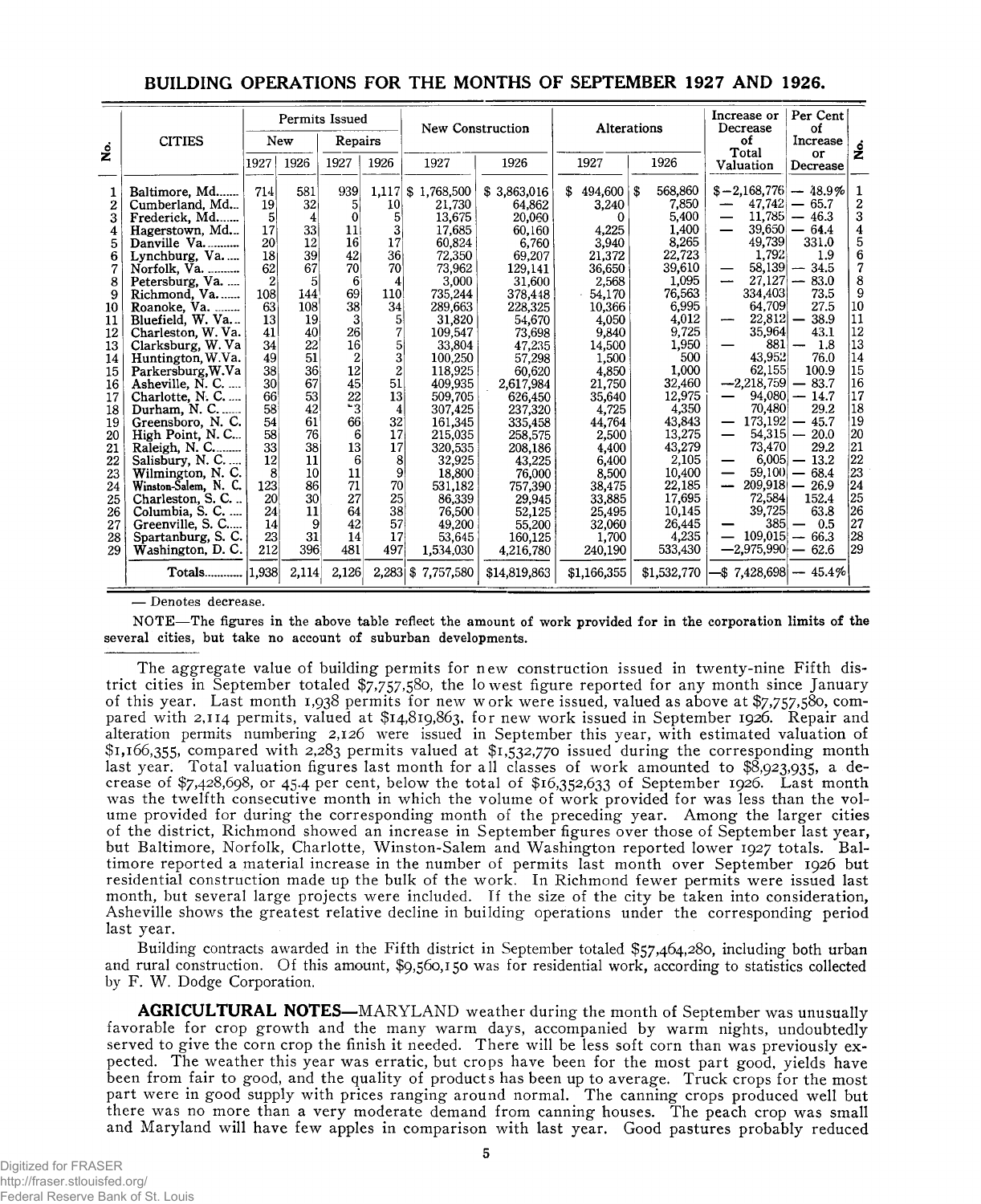the feed bills of dairy farmers during the summer, and some new dairying territory was opened up in recent months.

VIRGINIA crop yields will be less than last year in most instances, according to the October report of the Virginia Crop Reporting Service. Higher prices for many farm products, however, may prevent the total farm income falling below 1926. Wheat and other small grains were disappointing in yield this year, and all fruit crops were greatly reduced by frosts. The corn crop improved during September, and a final production of 45,858,000 bushels is predicted. The late hay crop was unusually heavy and weather conditions were favorable for curing these crops. The production of hay is estimated to be 1,396,000 tons. Pastures declined in all districts as a result of dry weather in September, but grazing is still fairly good in all districts except in the Northern district where the long drought seriously injured all pastures. Peanuts improved last month, but the yield per acre is low, owing to poor stands and grassy fields. The October 1st condition indicates a production of 133.912.000 pounds. Late white potatoes declined slightly during September, but owing to the heavy yield of thej early crop, the total production of 23,439,000 bushels is considerably above the average. Prospects for sweet potatoes improved slightly in September. Owing to the low prices growers on the Eastern Shore delayed digging and consequently potatoes continued to grow. The total crop is estimated at 5,299,000 bushels.

NORTH CAROLINA made a fine corn crop in 1926, and this year promises to be equally as good. The forecast of 49, 866,000 bushels is a little better than the average crop for the past five years. The preliminary estimate of 5,985,000 bushels of oats is 12 per cent below the crop harvested last year, but is about 8 per cent better than the five year average. Late Irish potatoes have suffered from drought this year. However, the condition is considerably better than the prospects last October. Sweet potatoes experienced rather favorable weather conditions this season, which is evidenced by a prospective production of 9,279,000 bushels compared with 7,560,000 bushels harvested in 1926. There was an increase of about 5 per cent this year in the acreage of sweet potatoes. Farmers report that the yield of tame hay is averaging about 9/10ths tons per acre, which will produce a crop of 781,000 tons as compared with 686,000 tons in 1926. The peanut crop, in spite of unusually poor stands, seems to promise a good outturn on an acreage 21 per cent larger than last year. Only one-fourth of a normal apple crop is being harvested this year in North Carolina, 1.761.000 bushels comparing with 5,986,000 bushels harvested in 1926. The commercial crop is estimated at 88,000 barrels, compared with 345,000 barrels last year. The decrease was due to heavy freezes and cold weather during the spring.

SOUTH CAROLINA crops on October 1st averaged 10.4 per cent below the ten year average, but this is due almost entirely to the very low condition of the cotton crop, all other crops ranging from fair to good. In view of the better cotton prices this fall the total income from this crop will likely exceed that of 1926. The corn crop of close to 24,000,000, bushels is the largest since 1923. A sweet potato crop of nearly 5,000,000 bushels is also the largest in years. Excellent crops of hay are being housed in good condition; a record crop of cowpeas has been grown; soy beans, velvet beans, peanuts and pecans are fair to good. Only fruit crops are materially less than in 1926. All these good yields added to full crops of wheat, oats and rye in the early summer round out a very satisfactory year in regard to production of food and feed crops in the state. The cumulative effects of two good years in succession for these crops puts the average South Carolina farmer in a very favorable position as far as home supplies are concerned.

#### WHOLESALE TRADE, SEPTEMBER 1927

|              |              |              | Percentage increase in September 1927 sales, compared with sales in September 1926:                           |             |            |
|--------------|--------------|--------------|---------------------------------------------------------------------------------------------------------------|-------------|------------|
| 32 Groceries | 12 Dry Goods | 5 Shoes      | 16 Hardware                                                                                                   | 5 Furniture | 13 Drugs   |
| $-5.2$       |              | .6           | 3.0                                                                                                           | $-3.8$      | 2.5        |
|              |              |              | Percentage increase in September 1927 sales, compared with sales in August, 1927:                             |             |            |
| 9.3          | 3.4          | $-3.7$       |                                                                                                               |             | 7.6        |
|              |              |              | Percentage increase in total sales since Jan. 1, 1927, compared with sales in the first nine months of 1926:  |             |            |
| $-5.5$       | .02          | 3.4          | 43                                                                                                            | $-4.6$      | $-1.0$     |
| $-1(11^*)$   | $4.6(4*)$    | $-11.7(4^*)$ | Percentage increase in stock on September 30, 1927, compared with stock on September 30, 1926:<br>$-1.8(8^*)$ |             | .          |
| $10.4(11*)$  | $-6.6(4*)$   | $-14.2(4^*)$ | Percentage increase in stock on September 30, 1927, compared with stock on August 31, 1927;<br>$1.9(8*)$      |             |            |
|              |              |              | Percentage of collections in September to total accounts receivable on September 1, 1927:                     |             |            |
| $61.7(19*)$  | $29.9(8^*)$  | $21.6(5^*)$  | $37.3(12*)$                                                                                                   | $29.1(3^*)$ | $55.1(8*)$ |
| .            |              |              | $\sim$ $\sim$ $\sim$<br>. .                                                                                   | $\cdots$    |            |

— Denotes decreased percentage. \* Number of reporting firms.

Eighty-three reports from wholesalers and jobbers in six important lines show that the usual expansion in trade occured in September in comparison with August, increased sales being reported in all of the six lines except shoes, in which there was a decrease of 3.7 per cent. In comparison with sales in September 1926, sales last month were larger in dry goods, shoes, hardware and drugs,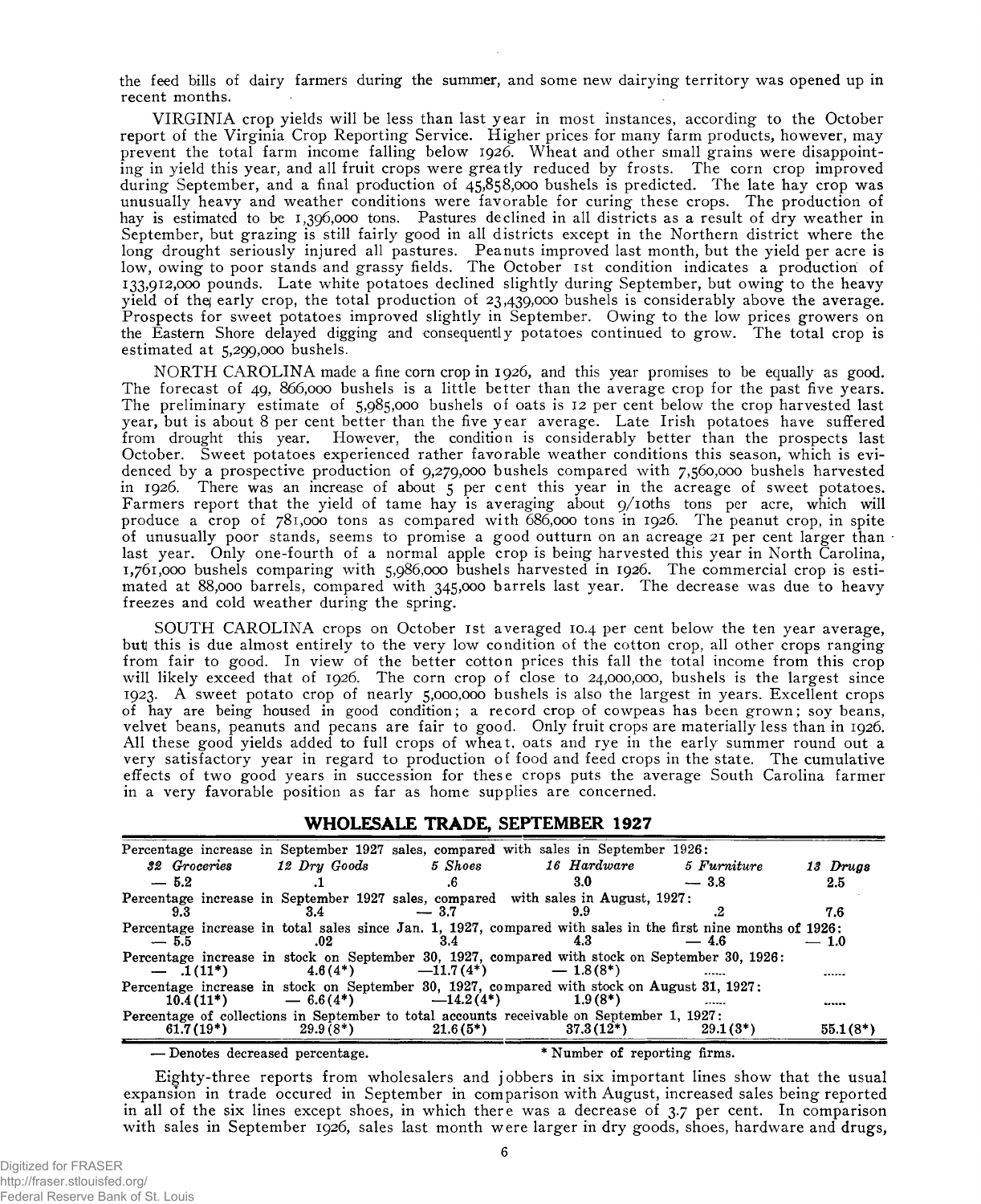bui were smaller in groceries and furniture. Total sales during the first nine months of this year were larger in dry goods, shoes and hardware than during the like period of 1926, while grocery, furniture and drug 'sales were smaller.

Stocks of groceries and hardware increased during September, while dry goods and shoe stocks declined. At the end of September this year, stocks of dry goods were larger than on September 30th last year, but grocery, shoe and hardware stocks were smaller than a year ago. The increase in dry goods stocks is doubtless due to higher prices prevailing in textiles this year and not to increased yardage.

Collections in September were better than in August in dry goods, hardware and furniture, but grocery, shoe and drug collections were slightly slower. In comparison with September 1926 collections, those of September this year did not vary materially except in furniture,in which there was a marked decline during the year.

| FIGURES ON RETAIL TRADE                                                                              |                                                                                                                       |            |              |                                          |  |  |
|------------------------------------------------------------------------------------------------------|-----------------------------------------------------------------------------------------------------------------------|------------|--------------|------------------------------------------|--|--|
| As Indicated By Reports from Thirty Representative Department Stores for the Month of September 1927 |                                                                                                                       |            |              |                                          |  |  |
|                                                                                                      | Percentage increase in September 1927 sales, compared with sales in September 1926:                                   |            |              |                                          |  |  |
| Baltimore<br>$-2.6$                                                                                  | Richmond<br>2.0                                                                                                       | Washington | Other Cities | $\boldsymbol{\mathit{District}}$<br>- .4 |  |  |
| $-3.7$                                                                                               | Percentage increase in total sales since January 1st, over sales during the first nine months of 1926:<br>3.4         | $-1.2$     |              | $-1.7$                                   |  |  |
| inclusive:                                                                                           | Percentage increase in September 1927 sales over average September sales during the three years 1923-1925.            |            |              |                                          |  |  |
|                                                                                                      | 20.8                                                                                                                  | 12.2       | 3.7          | 7.1                                      |  |  |
| $-3.3$                                                                                               | Percentage increase in stock on hand September 30, 1927, over stock on September 30, 1926:                            |            | 5.6          | .3                                       |  |  |
| 15.0                                                                                                 | Percentage increase in stock on hand September 30, 1927, over stock on August 31, 1927:<br>10.9                       | 15.7       | 11.9         | 14.5                                     |  |  |
| 23.9                                                                                                 | Percentage of sales in September 1927 to average stock carried during that month:<br>26.8                             | 25.9       | 19.9         | 24.4                                     |  |  |
| 216.0                                                                                                | Percentage of total sales since January 1st to average stock carried during each of the nine elapsed months:<br>235.2 | 233.9      | 185.6        | 220.6                                    |  |  |
| 7.6                                                                                                  | Percentage of outstanding orders on September 30th to total purchases of goods in 1926:<br>6.8                        | 7.D        | 5.8          | 7.3                                      |  |  |
| 20.2                                                                                                 | Percentage of collections in September 1927 to total accounts receivable on September 1st:<br>26.3                    | 26.6       | 28.0         | 23.4                                     |  |  |
|                                                                                                      |                                                                                                                       |            |              |                                          |  |  |

— Denotes decreased percentage.

Fall retail trade in the Fifth reserve district opened up normally in September, sales in thirty leading department stores in the district averaging approximately 14 per cent above sales in August. In the district as a whole sales in September were 4/ioths of 1 per cent below sales in September 1926, but the drop was due to a decrease of 2.6 per cent in Baltimore. Richmond, Washington, and most of the stores in the other cities group, reported slightly larger sales in September this year over the same month a year ago. Total sales during the first three-quarters of 1927 averaged 1.7 per cent less than sales during the corresponding period in 1926.

Stocks increased seasonally during September, rising 14.5 per cent above stocks on the shelves on August 31st, but on September 30th average stocks were 3/ioths of 1 per cent less than a year earlier, Baltimore stores again accounting for the decrease.

The rate of turnover increased seasonally in September. The percentage of sales in September to average stock carried that month was 24.4 per cent, and the percentage of total sales since January 1st to average stocks carried during each of the nine months was 220.6 per cent, indicating an annual rate of turnover of 2.94 times.

Collections in September totaled 23.4 per cent of receivables outstanding on the first of the month, a lower figure than 24.2 per cent attained in August and 23.9 per cent in September last year.

(Compiled October 20, 1927,)